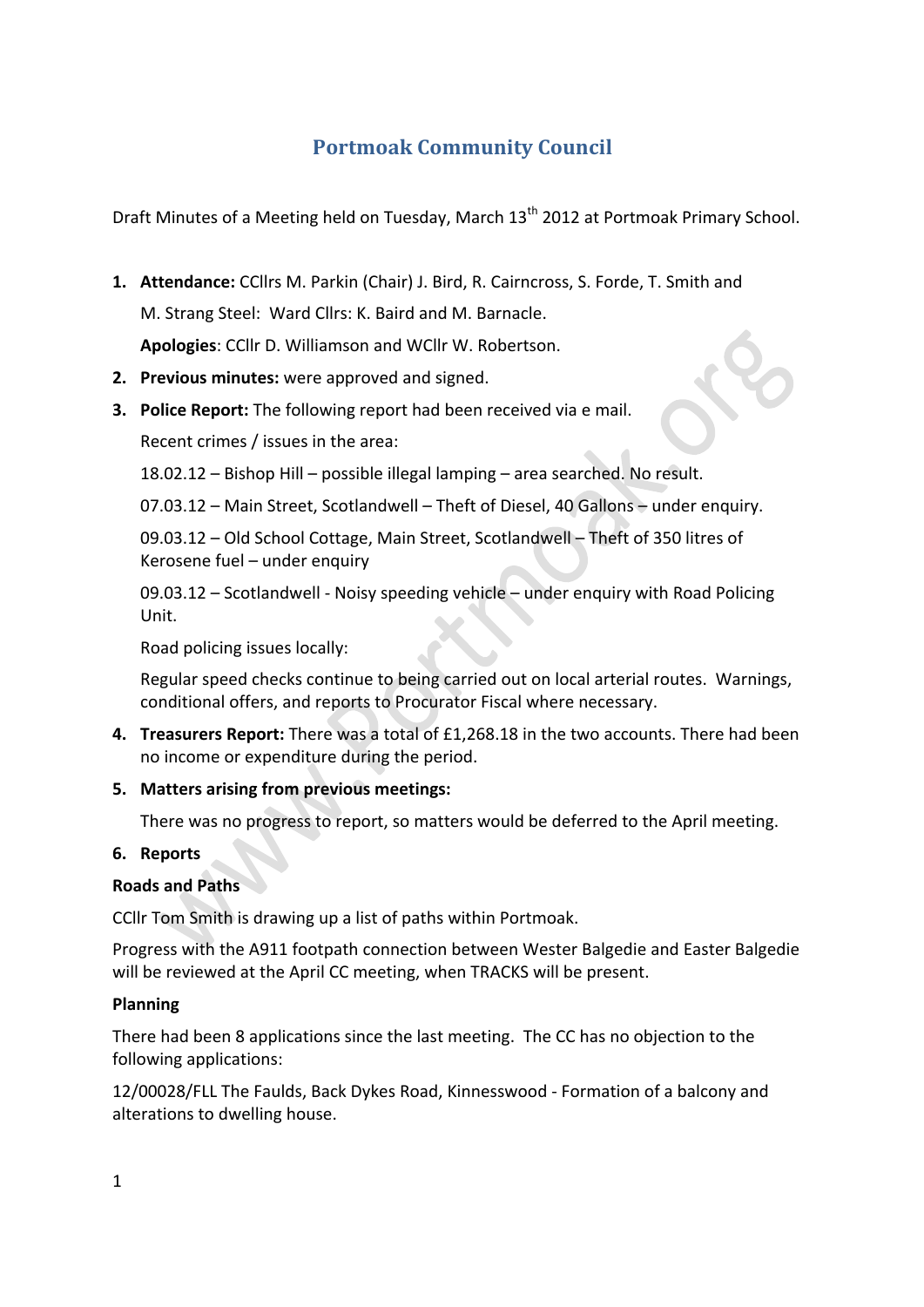12/00088/FLL Land east of Whitecraigs, Kinnesswood - Change of use from open space to garden ground, relocation of track and landscaping works.

12/00087/FLL Scottish Gliding Union, Portmoak Airfield, Scotlandwell - Modification of existing consent (10/02144/FLL) demolition of existing hut and erection of a new unit.

The CC has objected to 12/00117/FLL, site east of 9 Friar Place, Scotlandwell - Erection of one pair of semi detached dwellings.

The CC is presently considering the following applications:

12/00221/FLL Loch Leven's Larder Wester Balgedie - Modification of previous consent -*(11/00354/FLL)* - Formation of an extension.

12/00261/FLL Land at Youngs Moss, Scotlandwell - Erection of a dwelling house.

12/00300/FLL East Brackley Steading Cottage, Kinross - Alteration and extension to house.

12/00364/FLL Land 20 Metres East of Climpy Cottage, Leslie Rd, Scotlandwell - Erection of a dwelling house.

Full details of all applications and decisions can be found on the Portmoak Community Council website.

CCIIr Cairncross then drew attention to maps displayed in the room, which detailed aspects of the Local Development Plan, and also drew attention to the changes from the 2004 plan.

### **7 Ward Councillors Reports**

WCllr Barnacle gave a presentation on the Local Development Plan, starting with the background and development of the plan, leading to the present position of requesting comments on the published Plan.

Residents were encouraged to make their views known, and this could be done by various means before the deadline of 16.00 hrs on April  $10^{th}$  2012.

WCllr Barnacle was thanked by the Chairman for his presentation. The information produced during the presentation is available on the CC website.

-------------------------------------------------------------------------------------------------------------------------

A representative from Montagu Evans, Chartered Surveyors, Edinburgh, was then invited to make a presentation to the meeting.

This presentation was made on behalf of a resident of Scotlandwell who owns land alongside proposed development site H54, and who wished to include this land in the Local Development Plan. The suggested benefits to the community of doing this would include a lower density of housing on the site, and a possible area for car parking.

(This presentation material is available on the Portmoak Community Council website)

Following the presentation, a number of general questions were raised.

A resident asked if there was a national specification for housing density, and the reply was that this was dependent on individual circumstances.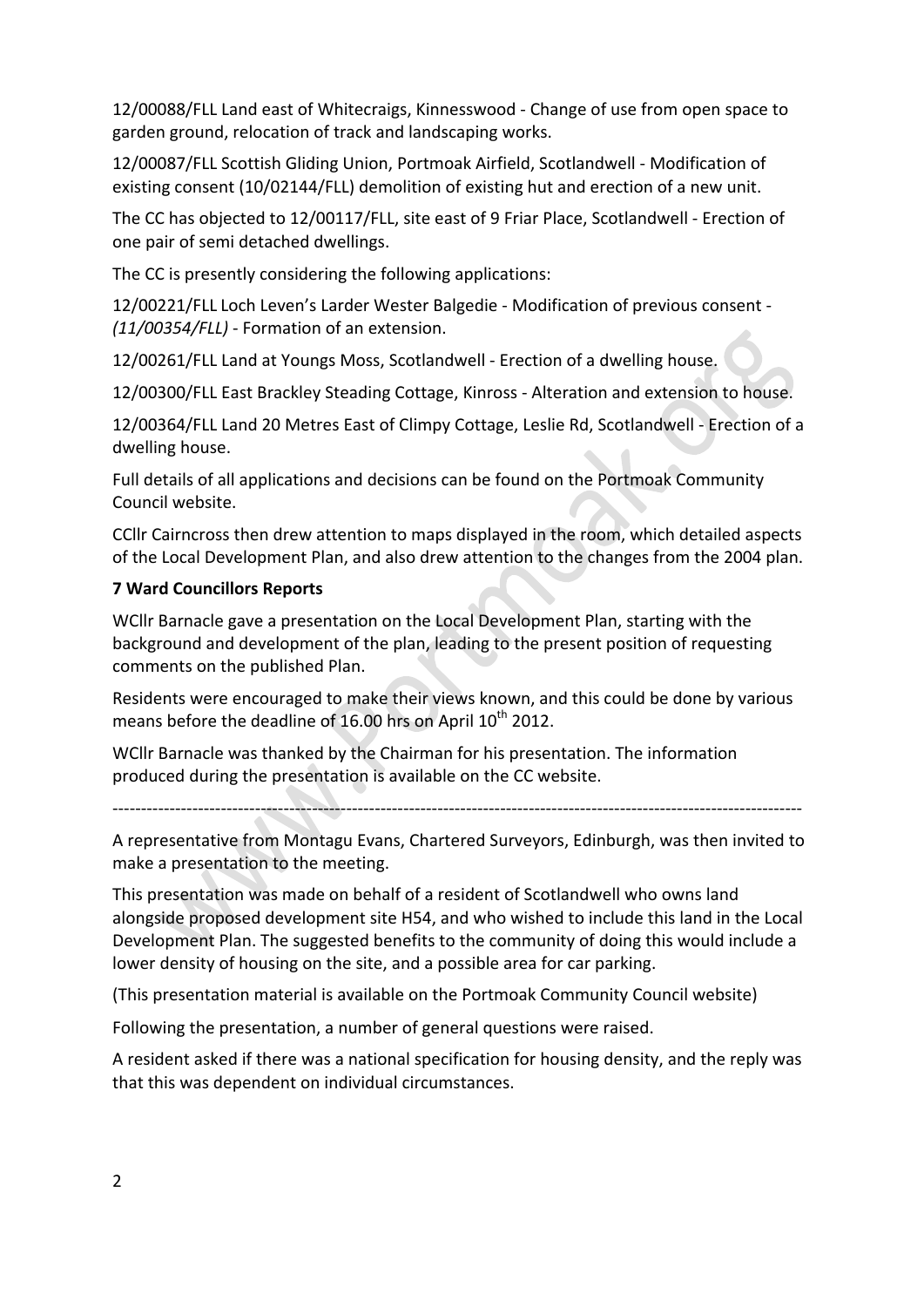The style and type of housing on a development site was raised. It was explained that at this stage the Local Plan was dealing only with the matter of sites selected by Perth & Kinross Council for possible housing development, and was not considering the type of property to be built on them.

Comments can be made on the principle of development on a site, which is the present process. Once a planning application is submitted to Perth & Kinross Council by a developer, with specific details, comments can be made on the type of development, such as density, house type, layout, car parking, landscaping etc.

At that stage, the local community, and the Community Council, can comment on the proposals to Perth and Kinross Council, and can also speak to the developer regarding any concerns about the developer's proposals.

It was indicated by the Montagu Evans representative that it was common for developers to engage with the community before an application was submitted, as well as during the application process.

A resident commented that when affordable housing was designated it invariably meant that this would be terraced and double storey, whereas the site and locality often required single storey dwellings.

It was commented that a further 20 houses would probably introduce 40 extra motor vehicles to the area. CCllr Forde noted that the area was poorly served by public transport.

A resident then expressed what he considered to be a core problem, which is that residents are asked to put their trust in developers, and from his experience this had clearly not worked in the past.

CCIIr Bird asked about the view from the burial ground in Friar Place, and suggested that this was no more than reminiscence about the past. CCllr Forde answered that this view was still enjoyed by many people in Scotlandwell, including herself.

The Chairman thanked the Montagu Evans representative for her attendance and presentation.

WCllr Kathleen Baird was asked to comment on the preceding presentations.

She urged residents to make comments on the Local Development Plan, but added that if residents wanted to negate H54 as a possible area for future building, an alternative site would have to be identified. P&KC had to be prepared for future building, hence the Local Development Plan. This plan would be in place for the next 5 years, but did not prohibit further suggested building sites within Portmoak.

A resident made the point that it was not so much the principle of whether housing was allowed in the countryside, but what that housing looked like. Once again it was urged that residents should make their feelings known during this period of consultation.

A resident said that there appeared to be no logic to the planning process, and cited the case of the Stephens application for a building off Bishop Terrace, Kinnesswood. Following a